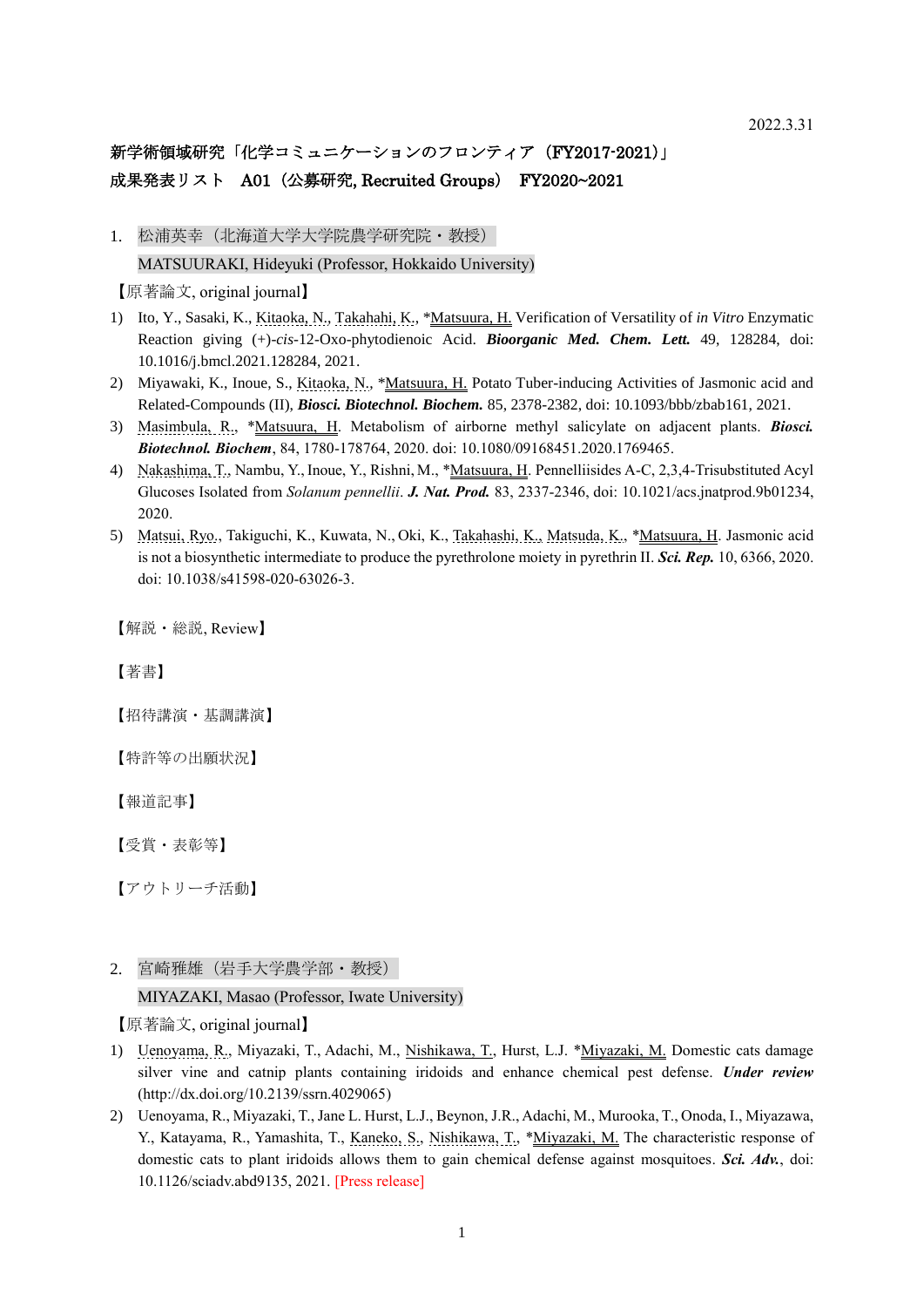【解説・総説, Review】

- 1) \*宮崎雅雄, 上野山怜子. ネコ科にマタタビ―多幸感と蚊よけの仕組み.東京消防 1 月号 p88-92. 2021
- 2) 上野山怜子, 西川俊夫, \*宮崎雅雄. ネコがマタタビに反応する生物学的意義の解明. 化学と生物 (日本農芸化学会)Vol.59(9) p435-440. 2021
- 3) 上野山怜子,西川俊夫,\*宮崎雅雄.ネコのマタタビに対する特異的な反応は蚊に対する化学防御 効果を有する. Aroma Research (フレグランスジャーナル社) Vol.22(2) p126-132. 2021
- 4) 西川俊夫,上野山怜子,宮崎雅雄.古くて新しい天然物化学の課題 ネコのマタタビ反応の謎を解 く. 現代化学(東京化学同人)第 602 号 p20-25. 2021
- 5) 宮崎雅雄,上野山怜子. 「ネコのマタタビ反応に魅せられて」,北水会報(岩手大学農学部北水会) 第 141 号, p90-91
- 6) 上野山怜子,西川俊夫,宮崎雅雄. 数百年の疑問、ついに解決!「ネコにマタタビ」解明への道〈前 編). BuNa, 文一総合出版 Web マガジン, https://buna.info/article/4605/
- 7) 上野山怜子,西川俊夫,宮崎雅雄.数百年の疑問、ついに解決!「ネコにマタタビ」解明への道〈後 編〉.*BuNa*,文一総合出版 Web マガジン, <https://buna.info/article/4618/>
- 8) 上野山怜子,宮崎珠子,安立昌篤,室岡孝信,小野田伊吹,片山理恵子,宮澤悠,山下哲郎,西川 俊夫,宮崎雅雄.ネコ科動物特異な反応を誘起する新たなイリドイドの同定はマタタビ反応の行動 意義を解明した. 第 62 回天然有機化合物討論会講演要旨集, p13-18.

#### 【著書】

【招待講演・基調講演】

国際:

- 1) Miyazaki, M. and Uenoyama, R. The characteristic response of domestic cats to plant iridoids allows them to gain chemical defense against mosquitoes. CSiV15. 11 月, 2021.(基調講演)
- 2) Reiko Uenoyama and Masao Miyazaki. The characteristic response of domestic cats to plant iridoids allows them to gain chemical defense against mosquitoes. A special zoom lecture on domestic cats. Indiana University 主催,オンライン開催,12 月, 2020.(招待講演)

国内:

- 1) 宮崎雅雄. なぜネコはマタタビに反応するのか? その意外な生物学的機能について. 日本農芸学 会 2022 年度大会. 3 月, 2022.(招待講演)
- 2) 宮崎雅雄. なぜネコはマタタビに反応するのか? 300 年にわたる謎に終止符. 日本味と匂学会第 55 回大会. 9 月, 2021.(招待講演)
- 3) 宮崎雅雄. なぜネコは肉ばかり食べても元気でいられるか? 完全肉食を可能にするネコ特異な 脂質代謝経路の発見. 遺伝研研究会「コンパニオンアニマルのゲノム医療」. オンライン開催, 12 月, 2020.(招待講演)

【特許等の出願状況】

1) 宮崎雅雄, 上野山怜子, 西川俊夫. 害虫に対する忌避・殺虫剤およびこの製造方法. 国立大学法人岩 手大学, 国立大学法人東海国立大学機構名古屋大学. 特願 2020-140755, 出願日:2020 年 8 月, 国内.

【報道記事】

- 1) 「科学する人 動物の嗅覚行動を研究・宮崎雅雄さん(下)イヌのフェロモンにも関心」,北國新 聞,2022 年 1 月 25 日
- 2) 「科学する人 動物の嗅覚行動を研究する宮崎雅雄さん(中)ネコの尿から新タンパク 「コーキ シン」と命名」,中部経済新聞,2022 年 1 月 12 日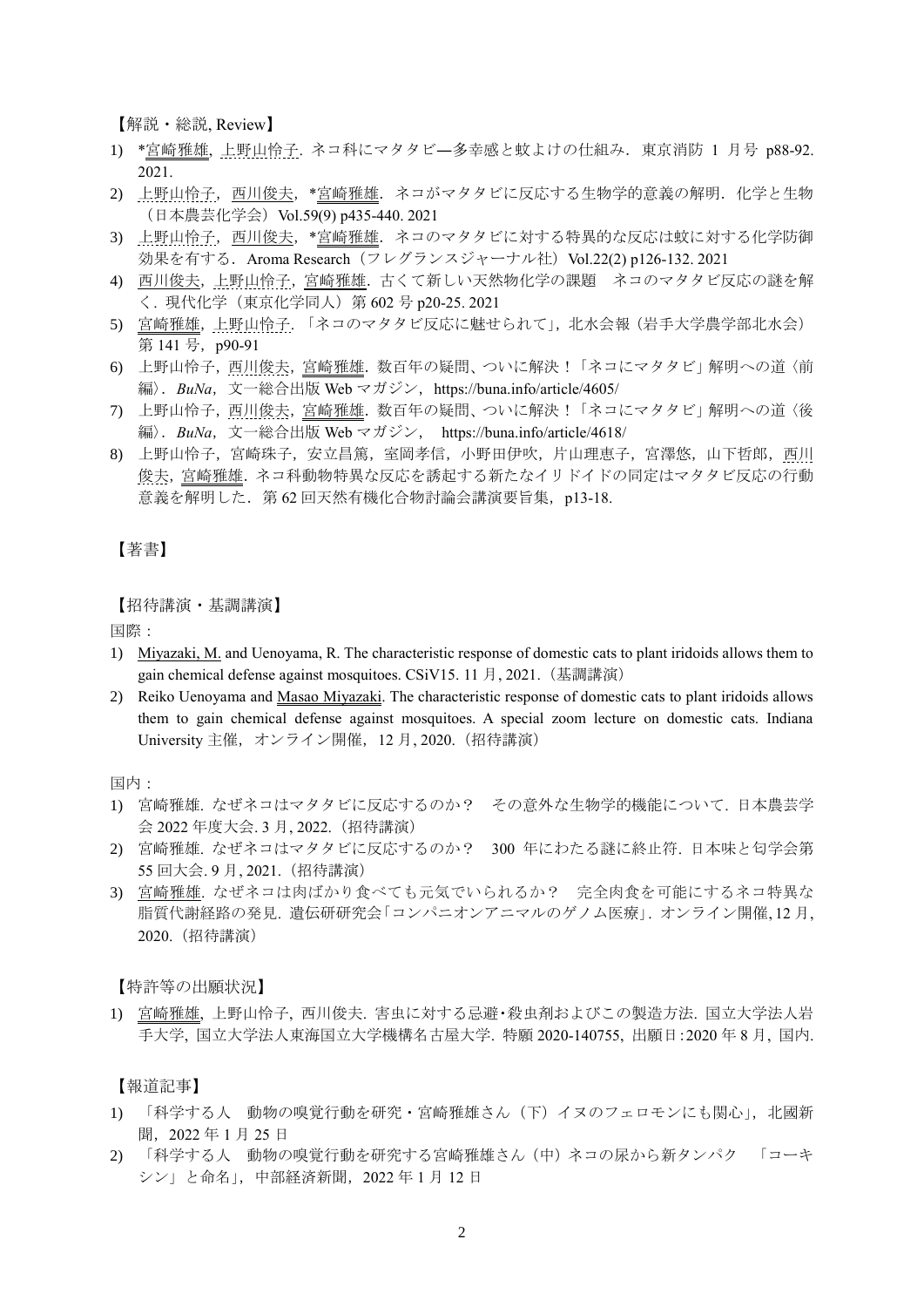- 3) 「科学する人〈動物の嗅覚行動を研究・宮崎雅雄さん(上)「ネコにマタタビ」謎解明」,中部経済 新聞,2022 年 1 月 11 日
- 4) 「ダーウィンが来た!お正月特集 トラ最強伝説!」,NHK, 2022 年 1 月 9 日放送
- 5) 「猫にマタタビ」実験で迫る」,読売新聞地域 24 面, 2021 年 12 月 21 日
- 6) 「岩手大学農学部・宮崎教授「ネコにマタタビ」謎を解明」,岩手日報 17 面,2021 年 12 月 21 日
- 7) 「岩手大学「鷹觜テル賞」表彰式 優れた研究 女性大学院生に」,岩手めんこいテレビ, 2021 年 10 月 8 日
	- URL: https://www.youtube.com/watch?v=U0-AySe52aM
- 8) 「女性研究者のお手本に 岩手大初の助教授冠した「鷹嘴テル賞」」,岩手日報 24 面, 2021 年10月 8 日
- 9) 「なぜネコ科動物だけがマタタビに反応するのか?化学物質から探る,マタタビ反応の意義と種 の特異性」, Habataki (王子動物園) 2021Autumn, p5. 2021
- 10) 「猫とまたたび研究」ねこのきもち(ベネッセコーポレーション), 第 194 号, p71-77
- 11) 「ネコがマタタビ好きな理由を解明した宮崎雅雄教授に、奥深いネコの魅力を聞いてみた!」,リ ケラボ, 2021. 8. 20.
	- URL: https://www.rikelab.jp/study/9827
- 12)  $\int$  Is catnip healthy for my cat? A scientist explains  $\vert$ . Inverse, 29 May 2021. URL:<https://www.inverse.com/science/is-catnip-safe>
- 13) What actually is catnip and is it safe for my cat?  $\vert$ , The Conversation, 21 May 2021. URL: https://theconversation.com/what-actually-is-catnip-and-is-it-safe-for-my-cat-160961
- 14) 「猫の頭に乗った蚊の数」金融 IT フォーカス,野村総合研究所,2021 年 4 月 1 日
- 15) 「ネコのマタタビ反応の謎を解明!~マタタビ反応はネコが蚊を忌避するための行動だった~」, 岩手大学 HP,

URL:<https://www.iwate-u.ac.jp/cat-research/2021/01/003871.html>

- 16) 「Cats love silver vine and catnip for a more practical reason than developing euphoria」, EurekAlert!, URL: [https://www.eurekalert.org/pub\\_releases/2021-01/iuj-cls011821.php](https://www.eurekalert.org/pub_releases/2021-01/iuj-cls011821.php)
- 17) 「Daily briefing: Why cats love catnip」, Nature, 2021. 1. 21. URL:<https://www.nature.com/articles/d41586-021-00195-9>
- 18) 「Why cats are crazy for catnip」, Science, 2021. 1. 20. URL:<https://www.sciencemag.org/news/2021/01/why-cats-are-crazy-catnip>
- 19) 「新発見岩手大学など研究グループ"マタタビから確認できた"」, NHK テレビおはよう日本, 2021. 1. 21.
- 20) 「なぜネコにマタタビ? 300 年以上の謎解明」, テレビ朝日, 2021. 1. 21.
- 21) 「マタタビまさかの新発見 ネコ大好きな理由が判明」, FNN ニュース, 2021. 1. 21.
- 22) 「「ネコにマタタビ」の理由・"蚊よけだった"に迫る」, TBS テレビ N スタ, 2021. 1. 21.
- 23) 「[注目ニュース]ネコが好きなマタタビ!理由明らかに」, ABEMA News, 2021. 1. 21.
- 24) 「猫はマタタビ含有"蚊よけ物質"に反応」, NHK 盛岡, 2021. 1. 21.
- 25) 「岩手大学のグループなどが解明 マタタビに"蚊よけ"の効果」, めんこいテレビ, 2021. 1. 21.
- 26) 「猫とマタタビ」, IBC 岩手放送ニュースエコー, 2021. 1. 21.
- 27) 「なぜマタタビに夢中?ネコイチコロの意外なワケ」, 東海テレビ, 2021. 1. 21.
- 28) 「猫にマタタビなぞを解明」, JNN ニュース, 2021. 1. 21.
- 29) 「ネコはなぜマタタビを喜ぶのか?」, TBS ラジオ安住紳一郎の日曜天国, 2021. 1. 24.
- 30) 「The Joy of Catnip」, BBC Radio 4, 2021. 1. 21. URL:<https://www.bbc.co.uk/programmes/m000rlmc>
- 31) 「Cats, catnip, and curious chemicals」, The Naked Scientists (Radio), 2021. 1. 27. URL:<https://www.thenakedscientists.com/podcasts/short/cats-catnip-and-curious-chemicals>
- 32) 「The catnip response」, The Pet Buzz (Radio), 2021. 1. 31. URL:<https://thepetbuzz.com/where-to-listen-to-the-pet-buzz/>
- 33) 「How Does Catnip Make Cats High? New Study Offers Answers」, npr, 2021. 1. 22. URL[:https://www.npr.org/2021/01/22/959700116/how-does-catnip-make-cats-high-new-study-offers-](https://www.npr.org/2021/01/22/959700116/how-does-catnip-make-cats-high-new-study-offers-answers)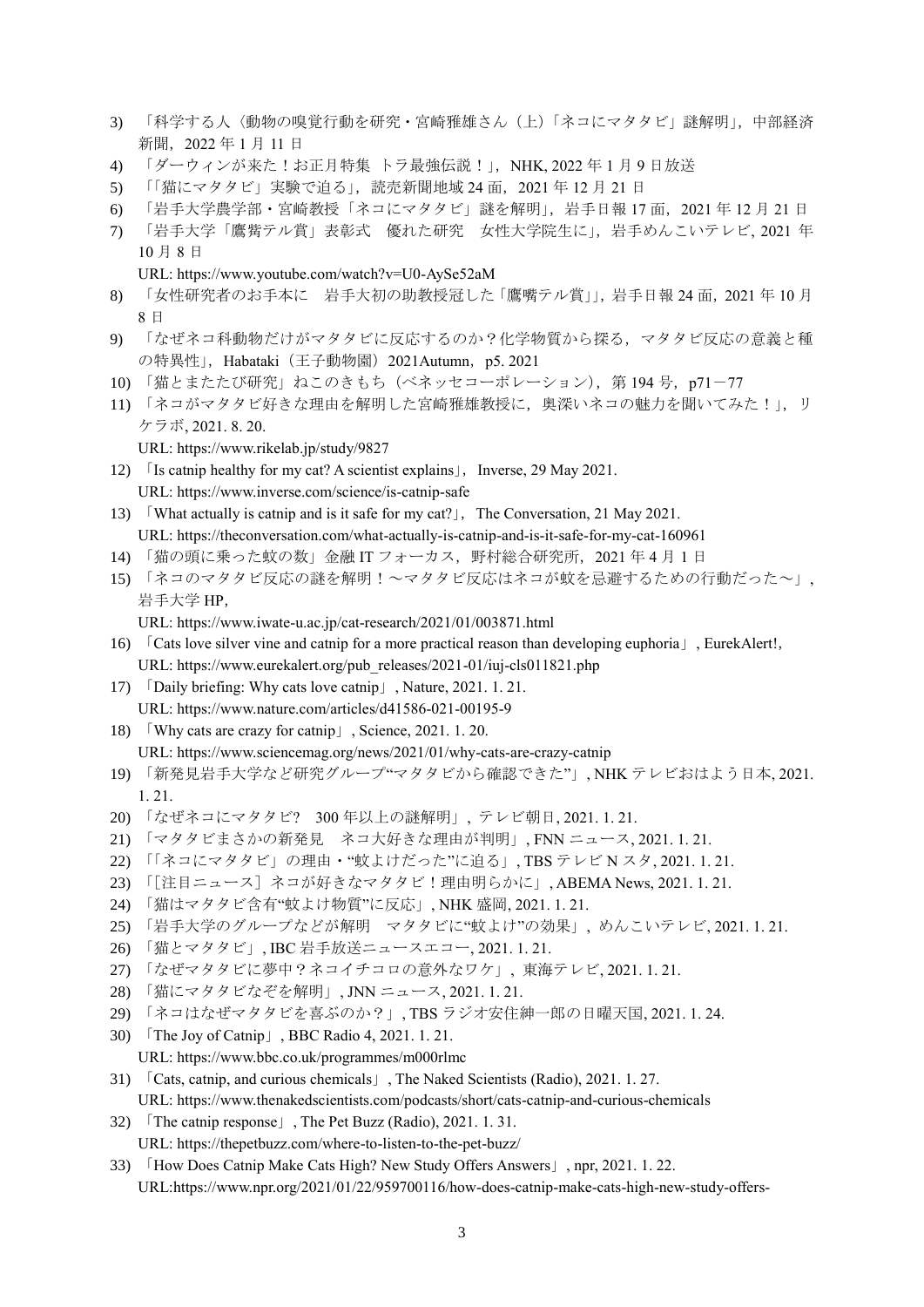[answers](https://www.npr.org/2021/01/22/959700116/how-does-catnip-make-cats-high-new-study-offers-answers)

- 34) 「Catnip is for both pleasure and protection, according to a new study」, BIG THINK (radio), 2021. 1. 23. URL: <https://bigthink.com/surprising-science/catnip-mosquito-repellent?rebelltitem=4#rebelltitem4>
- 35) 「Catnip may be more than a recreational cat drug」, CBC LISTEN, All in a Day with Alan Neal, 2021. 1. 21.

URL[:https://www.cbc.ca/listen/live-radio/1-92-all-in-a-day/clip/15820118-science-column-catnip-may](https://www.cbc.ca/listen/live-radio/1-92-all-in-a-day/clip/15820118-science-column-catnip-may-recreational-cat-drug)[recreational-cat-drug](https://www.cbc.ca/listen/live-radio/1-92-all-in-a-day/clip/15820118-science-column-catnip-may-recreational-cat-drug)

36) 「Catnip may be more than a recreational cat drug」, CBC LISTEN Radio Active with Adrienne Pan, 2021. 1. 21.

URL[:https://www.cbc.ca/listen/live-radio/1-52-radio-active/clip/15820121-catnip-may-recreational-cat](https://www.cbc.ca/listen/live-radio/1-52-radio-active/clip/15820121-catnip-may-recreational-cat-drug?share=true&subscribe=true)[drug?share=true&subscribe=true](https://www.cbc.ca/listen/live-radio/1-52-radio-active/clip/15820121-catnip-may-recreational-cat-drug?share=true&subscribe=true)

- 37) 「Warum Silberwein Katzen glücklich macht und gegen Mücken hilft」, Deutschlandradio, 2021. 2. 16. URL:https://www.deutschlandfunk.de/endorphine-warum-silberwein-katzen-gluecklich-machtund.676.de.html?dram:article\_id=492626
- 38) 「Your Cat Isn't Just Getting High Off Catnip」, The New York Times, 2021. 1. 20.
- 39) 「猫にマタタビ 蚊よけに効果」, 読売新聞, 2021. 1. 21.
- 40) 「猫、マタタビで蚊よけ」, 読売新聞(岩手版), 2021. 1. 21.
- 41) 「猫にマタタビ 蚊よけのため!?」, 読売 KODOMO 新聞, 2021. 1. 28.
- 42) 「マタタビは「蚊よけ」にも ネコの利用、岩手大が解明」, 日本経済新聞, 2021. 1. 21.
- 43) 「ネコにマタタビ 蚊よけに効果」, 朝日新聞, 2021. 1. 21.
- 44) 「ネコにマタタビ 実は蚊よけ 名古屋大など研究 陶酔状態との関連は謎」, 朝日新聞, 2021. 1. 21.
- 45) 「ネコにマタタビ、蚊よけ効果 解明の岩大チーム」, 朝日新聞(岩手版), 2021. 2. 14.
- 46) 「マタタビ好む理由は蚊回避 猫の特異反応解明、岩手大」, 産経新聞, 2021. 1. 21.
- 47) 「猫がマタタビを大好きな理由●岩手大学が解明」, 産経子どもニュース, 2021. 2. 18.
- 48) 「マタタビは蚊よけ ネコの習性 岩手大解明」, 毎日新聞, 2021. 1. 21.
- 49) 「「猫にマタタビ」→蚊を回避解明」, 毎日新聞, 2021. 1. 21.
- 50) 「ネコにマタタビ 謎迫った教授ら 突破口はすりすり?」, 朝日新聞, 2021. 2. 14.
- 51) 「マタタビ反応で蚊除け 岩手大、ネコの行動解明」, 日刊新聞, 2021. 1. 21.
- 52) 「猫にマタタビ、実は蚊よけ 岩⼿⼤など、好む原因と物質解明」, 岩手日報, 2021. 1. 21.
- 53) 「猫がマタタビを擦りつける理由 記者解説いわてニュースゼミ」, 岩手日報, 2021. 2. 9.
- 54) 「猫のマタタビ反応について研究する岩手大学大学院生 上野山怜子さん」, 岩手日報, 2021. 2. 24.
- 55) 「蚊から身を守る動作 宮崎岩⼤教授ら研究グループが解明 ネコのマタタビ反応 「進化の過程で 獲」, 盛岡タイムス, 2021. 1. 21.
- 56) 「マタタビ愛 謎解明」, 中日新聞, 2021. 1. 21.
- 57) 「マタタビは猫の「防⾍スプレー」 岩⼿⼤チームが研究成果発表」, 河北新報, 2021. 1. 21.
- 58) 「ネコのマタタビ反応は蚊を避けるため、岩手大学などが 300 年来の謎を解明」大学ジャーナル, 2021. 1. 24. URL:<https://univ-journal.jp/79119/>
- 59) 「新発見、マタタビのネコ作用物質は「ネペタラクトール」、岩手大の宮崎雅雄教授ら」, JC net, 2021. 1. 21.
	- URL:<https://n-seikei.jp/2021/01/post-73075.html>
- 60) 「記者わーぷろ 蚊よけ」, 岩手日日新聞社, 2021. 1. 25. URL: [https://www.iwanichi.co.jp/wp/](https://www.iwanichi.co.jp/wp/蚊よけ/)蚊よけ/
- 61) 「ついに「ネコにマタタビ」の理由を解明!」, 九州朝日放送, 2021. 1. 22.

URL: <https://kbc.co.jp/asakore/detail.php?cdid=21067>

- 62) 「ネコがマタタビ踊りをするのは蚊避けのためだった 岩⼿⼤」, マイナビニュース新聞, 2021. 1. 21. URL:<https://news.mynavi.jp/article/20210121-1664276/>
- 63) 「ネコにマタタビ」は蚊を避けるため 謎の行動を遂に解明」, JST サイエンスポータル, 2021. 1. 28. URL: [https://scienceportal.jst.go.jp/gateway/clip/20210128\\_g01/](https://scienceportal.jst.go.jp/gateway/clip/20210128_g01/)
- 64) 「猫が「マタタビ」にスリスリする本当の理由が明らかに!」, TABI LABO, 2021. 2. 22. URL: <https://tabi-labo.com/image/299292/231657>
- 65) 「Cats' love of catnip helps protect against mosquitoes」, ABOUT MANCHESTER, 2021.2 5.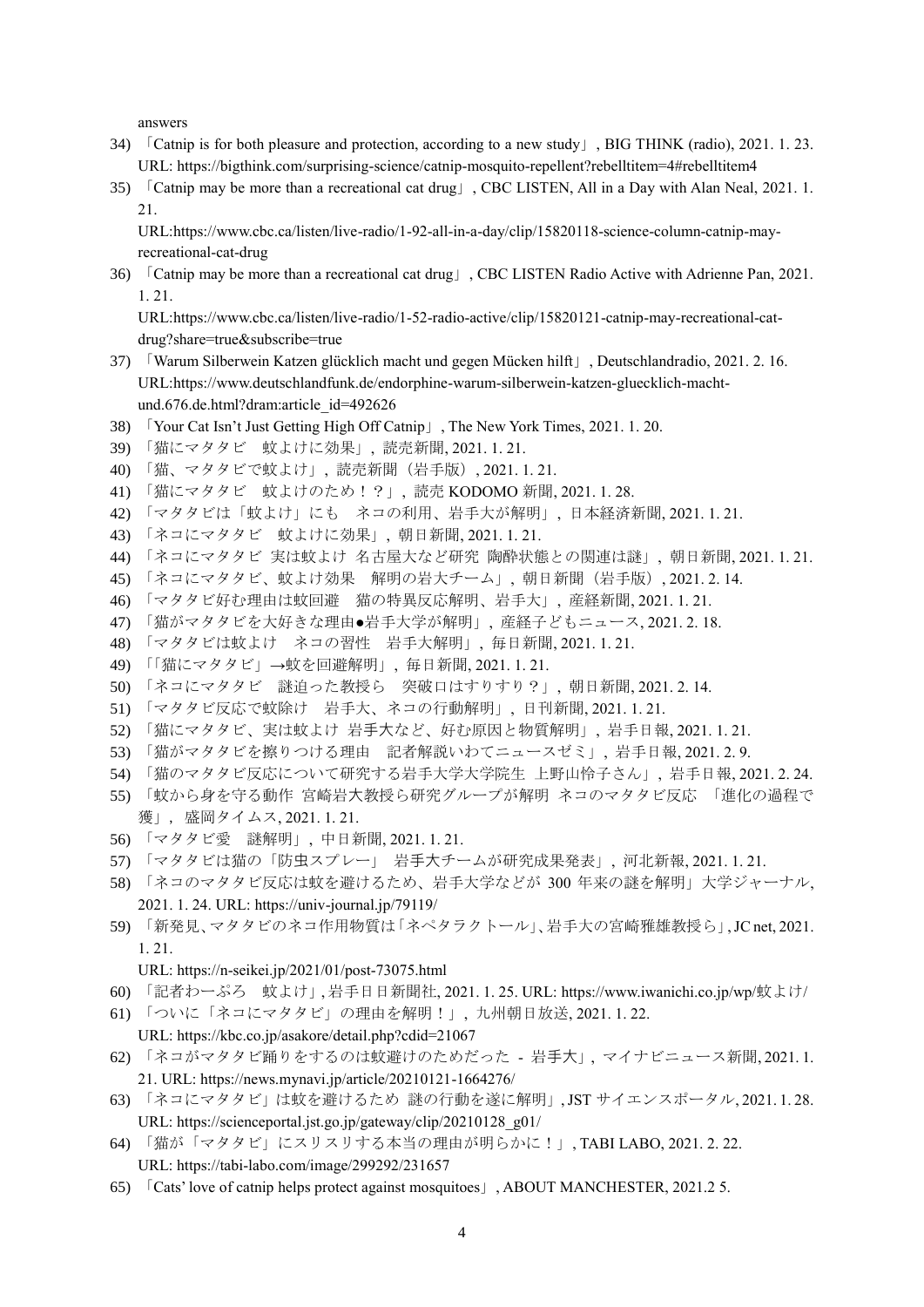URL:<https://aboutmanchester.co.uk/cats-love-of-catnip-helps-protect-against-mosquitoes/>

66) 「猫のマタタビ反応に「蚊よけ」効果!謎を解明した岩手大学研究チームに聞く!」, PetLIVES, 2021. 1. 27.

URL:<https://petlives.jp/news/topics/28820>

- 67) 「「ネコにマタタビ」の謎が解けた! 他に身近な、ニャンコ様を陶酔させる植物とは?」, Yahoo!  $JAPAN = \pm -7, 2021, 1, 22.$ 
	- URL:<https://news.yahoo.co.jp/byline/ishiimasumi/20210122-00218676/>
- 68) 「【共同研究】「ネコにマタタビ」理由を解明!!」, 天王寺動物園 HP, 2021. 1. 28. URL: http://blog.livedoor.jp/tennojizoo/archives/42873541.html
- 69) 「ネコ科動物のマタタビ反応に関する研究に協力しました」, 神戸市立王子動物園 HP, 2021. 1. 28. URL: http://www.kobe-ojizoo.jp/info/detail/?id=411
- 70) 「Scientists Discover Why Cats Go Crazy for Catnip」, INTERESTING ENGINEERING, 2021. 1. 22. URL:<https://interestingengineering.com/scientists-discover-why-cats-go-crazy-for-catnip>
- 71) 「Is catnip the next bug repellent?」, Cottage Life, 2021. 2. 12. URL:<https://cottagelife.com/general/is-catnip-the-next-bug-repellent/>
- 72) 「Unlocking the Mysteries of Catnip」, Creatures, 2021. 2. 4. URL:<https://medium.com/creatures/unlocking-the-mysteries-of-catnip-f116c137096f>
- 73) 「Intoxicating Chemicals in Catnip Don't Just Give Cats Joy They Help Repel Mosquitoes」, Sci Tech Daily, 2021. 1. 20.

URL[:https://scitechdaily.com/intoxicating-chemicals-in-catnip-dont-just-give-cats-joy-they-help-repel](https://scitechdaily.com/intoxicating-chemicals-in-catnip-dont-just-give-cats-joy-they-help-repel-mosquitoes/)[mosquitoes/](https://scitechdaily.com/intoxicating-chemicals-in-catnip-dont-just-give-cats-joy-they-help-repel-mosquitoes/)

74) 「Cats love silver vine and catnip for a more practical reason than developing euphoria」, Bioengineer.org, 2021. 1. 20.

URL: [https://bioengineer.org/cats-love-silver-vine-and-catnip-for-a-more-practical-reason-than-developing](https://bioengineer.org/cats-love-silver-vine-and-catnip-for-a-more-practical-reason-than-developing-euphoria/)[euphoria/](https://bioengineer.org/cats-love-silver-vine-and-catnip-for-a-more-practical-reason-than-developing-euphoria/)

- 75) 「Catnip also helps cats repel mosquitoes, study finds」, Amed Post , 2021. 1. 20. URL:<https://www.amedpost.com/catnip-also-helps-cats-repel-mosquitoes-study-finds/>
- 76) 「Cats Don't Just Get High From Catnip It Protects Them As Well」, SCIENMAG, 2021. 1. 20. URL: https://scienmag.com/cats-love-silver-vine-and-catnip-for-a-more-practical-reason-than-developingeuphoria/
- 77) 「CATS EVOLVED TO LOVE INTOXICATING PLANTS FOR 1 VERY SHREWD REASON」, INVERSE, 2021. 1. 21.

URL:<https://www.inverse.com/science/cat-silver-vine-science>

- 78) 「Besides getting them high, catnip may help cats ward off」, salon, 2021. 1. 22. URL: https://www.salon.com/2021/01/22/besides-getting-them-high-catnip-may-help-cats-ward-off-pests/
- 79) 「Another Reason Why Cats Go Wild for Catnip」, Health Day, 2021. 1. 21. URL[: https://consumer.healthday.com/b-1-21-science-reveals-why-cats-go-wild-for-catnip-2650025882.html](https://consumer.healthday.com/b-1-21-science-reveals-why-cats-go-wild-for-catnip-2650025882.html)
- 80) 「Catnip leaves cats 'feline groovy', wards off mosquitoes」, INDIA TIMES POST, 2021. 1. 21. URL:<https://indiatimespost.com/catnip-leaves-cats-feline-groovy-wards-off-mosquitoes/>
- 81) 「 Researchers Reveal Surprising Reasons Cats Like Catnip 」, NEWSMAX, 2021. 1. 21. URL: <https://www.newsmax.com/health/health-news/research-cats-catnip-mosquitoes/2021/01/21/id/1006585/>
- 82) **Cats Love Catnip Because It Protects Them From Mosquitoes, New Research Suggests Mosquitoes, New** Research Suggests」, GIZMODO, 2021. 1. 20.
- URL:<https://gizmodo.com/cats-love-catnip-because-it-protects-them-from-mosquito-1846092518> 83) 「Catnip Does More Than Make Cats Loopy」, newser, 2021. 1. 24.

URL:<https://www.newser.com/story/301594/catnip-is-fun-for-cats-but-also-functional.html>

- 84) 「Study: Cats rub bodies against silver vine to repel mosquitoes」, The Asahi Shimbun, 2021. 1. 21. URL:<http://www.asahi.com/ajw/articles/14125172>
- 85) Why do cats love catnip? J, Science FOCUS, 2021. 1. 27. URL:<https://www.sciencefocus.com/nature/why-do-cats-love-catnip/>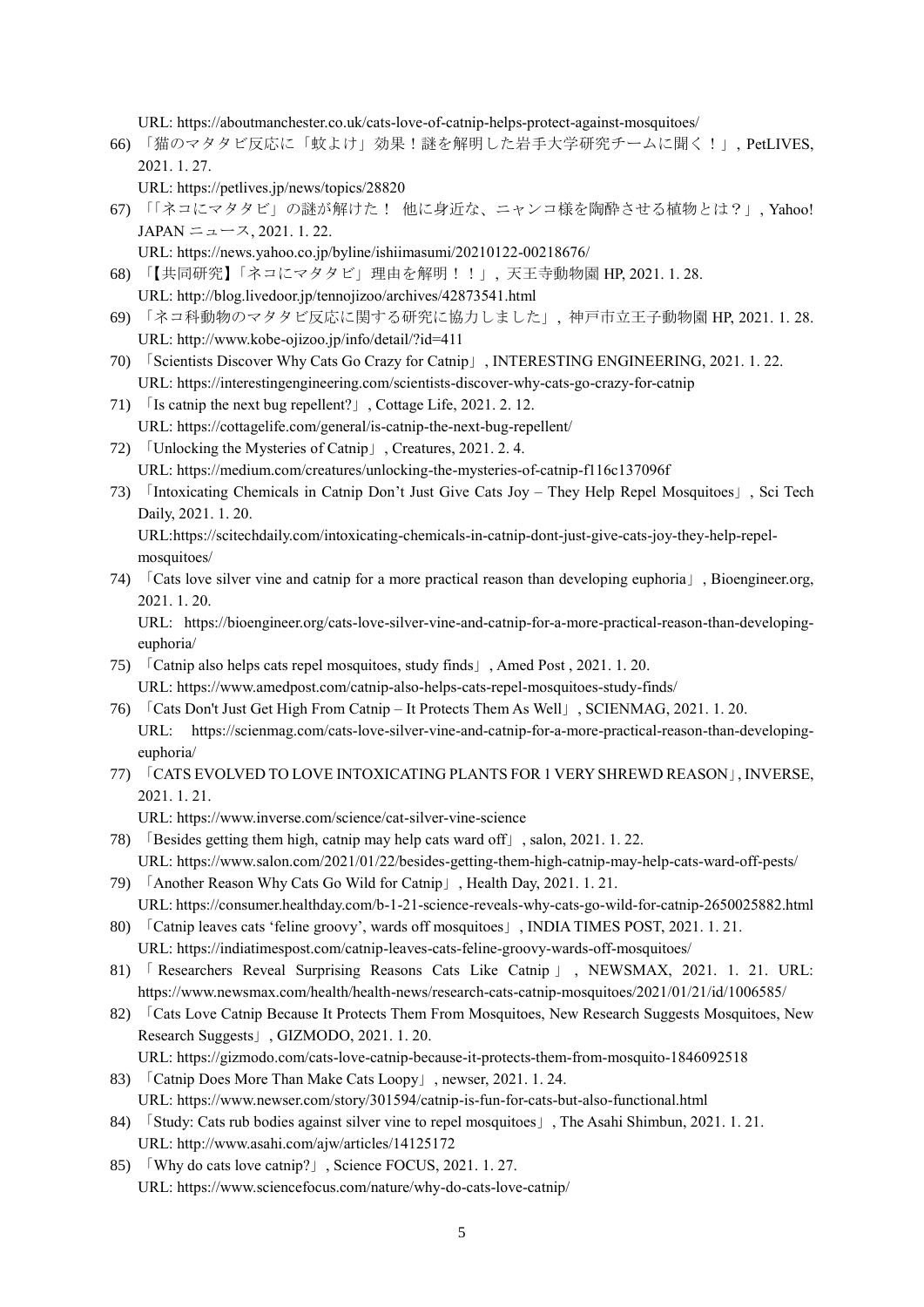- 86) 「How Catnip gets kitties high and helps ward off mosquitoes」, Signs of the Times, 2021. 1. 22. URL:<https://www.sott.net/article/447590-How-Catnip-gets-kitties-high-and-helps-ward-off-mosquitoes>
- 87) 「Not just a high: Catnip provides chemical defense for our feline friends, study finds」, The Herald, 2021. 1. 21.
	- URL:<https://www.heraldonline.com/news/nation-world/national/article248675970.html>
- 88) 「Mozzies off moggies」, COSMOS, 2021. 1. 22. URL:<https://cosmosmagazine.com/nature/animals/catnip-repellent/>
- 89) 「A Practical Reason Why Cats Love Catnip」, labroots, 2021. 1. 21. URL[:https://www.labroots.com/trending/cell-and-molecular-biology/19656/practical-reason-cats-love](https://www.labroots.com/trending/cell-and-molecular-biology/19656/practical-reason-cats-love-catnip)[catnip](https://www.labroots.com/trending/cell-and-molecular-biology/19656/practical-reason-cats-love-catnip)
- 90) 「Researchers in Japan find cats may use silvervine to repel mosquitoes」, The Mainichi, 2021. 1. 21. URL:<https://mainichi.jp/english/articles/20210121/p2a/00m/0sc/029000c>
- 91) 「Erba gatta: una droga e un rimedio contro le zanzare, almeno per i felini」, GALILEO, 2021. 1. 21. URL:<https://www.galileonet.it/erba-gatta-una-droga-e-un-rimedio-contro-le-zanzare-almeno-per-i-felini/>
- 92) 「Warum Katzen bestimmte Pflanzen lieben」, Wissenschaft.de, 2021. 1. 20. URL[:https://www.wissenschaft.de/umwelt-natur/warum-katzen-bestimmte-pflanzen](https://www.wissenschaft.de/umwelt-natur/warum-katzen-bestimmte-pflanzen-lieben/#utm_source=rss&utm_medium=rss&utm_campaign=warum-katzen-bestimmte-pflanzen-lieben)[lieben/#utm\\_source=rss&utm\\_medium=rss&utm\\_campaign=warum-katzen-bestimmte-pflanzen-lieben](https://www.wissenschaft.de/umwelt-natur/warum-katzen-bestimmte-pflanzen-lieben/#utm_source=rss&utm_medium=rss&utm_campaign=warum-katzen-bestimmte-pflanzen-lieben)
- 93) 「Растения, вызывающие у кошек эйфорию, также защищают их от насекомых」, Полит.ру, 2021. 1. 22.

URL: [https://polit.ru/news/2021/01/22/ps\\_catnip/](https://polit.ru/news/2021/01/22/ps_catnip/)

- 94) 「On catnip and mosquitoes solving an evolutionary puzzle」, Centre for Proteome Research, Liverpool, 2021. 1. 20.
	- URL: [https://www.liverpool.ac.uk/pfg/CPR\\_Pubs/files/0b03dea474f1d1586af14d48a78d6e79-264.html](https://www.liverpool.ac.uk/pfg/CPR_Pubs/files/0b03dea474f1d1586af14d48a78d6e79-264.html)
- 95) 「Time To Ban Catnip. It Contains A Cat Opioid!」, American Council on science and health, 2021. 2. 8. URL: https://www.acsh.org/news/2021/02/08/time-ban-catnip-it-contains-cat-opioid-15326
- 96) 「小猫咪有大计划,吸猫薄荷还能驱蚊呢!」, 果壳, 2021. 3. 3. URL:<https://www.guokr.com/article/459294>
- 97) 「ネコがマタタビに反応する謎を解明!」, 化学 Vol.76 No.3.掲示板 2021.
- 98) 「Feline Fine Thanks To Silver Vine」, Asian Scientist Magazine, 2021. 3. 15. URL: https://www.asianscientist.com/2021/03/in-the-lab/cat-silver-vine-catnip-japan/

【受賞・表彰等】

(領域に関与した指導学生の受賞)

- 1) 2022 AAAS Student E-poster Competition, 1st place (上野山怜子), 2022 年 2 月 21 日
- 2) 日本農芸化学会東北支部第 156 回大会学生優秀発表賞受賞(上野山怜子),2021 年 10 月 9 日
- 3) 鷹觜テル賞受賞(上野山怜子),岩手大学,2021 年 10 月 7 日
- 4) 日本味と匂学会第 55 回大会優秀発表賞受賞(上野山怜子),2021 年 9 月 22 日
- 5) 日本動物行動学会第 40 回大会優秀ポスター賞受賞(上野山怜子),日本動物行動学会,2021 年 9 月 22 日
- 6) 上野山怜子. 第 93 回日本生化学会大会若手優秀発表賞, ネコ科動物にマタタビ反応を誘起するイ リドイド化合物の同定. 2020 年 9 月 16 日
- 7) 上野山怜子. 第 62 回天然有機化合物討論会奨励賞(口頭発表の部), ネコ科動物特異な反応を誘起 する新たなイリドイドの同定はマタタビ反応の行動意義を解明した. 2020 年 10 月
- 8) 上野山怜子. 公益社団法人日本農芸化学会東北支部 第 155 回大会優秀発表賞, ネコのマタタビ反 応は蚊の忌避を可能にする.2020 年 11 月 7 日

【アウトリーチ活動】

1) ひらめき☆ときめき サイエンス~ようこそ大学の研究室へ~KAKENHI「においの科学~なぜネコ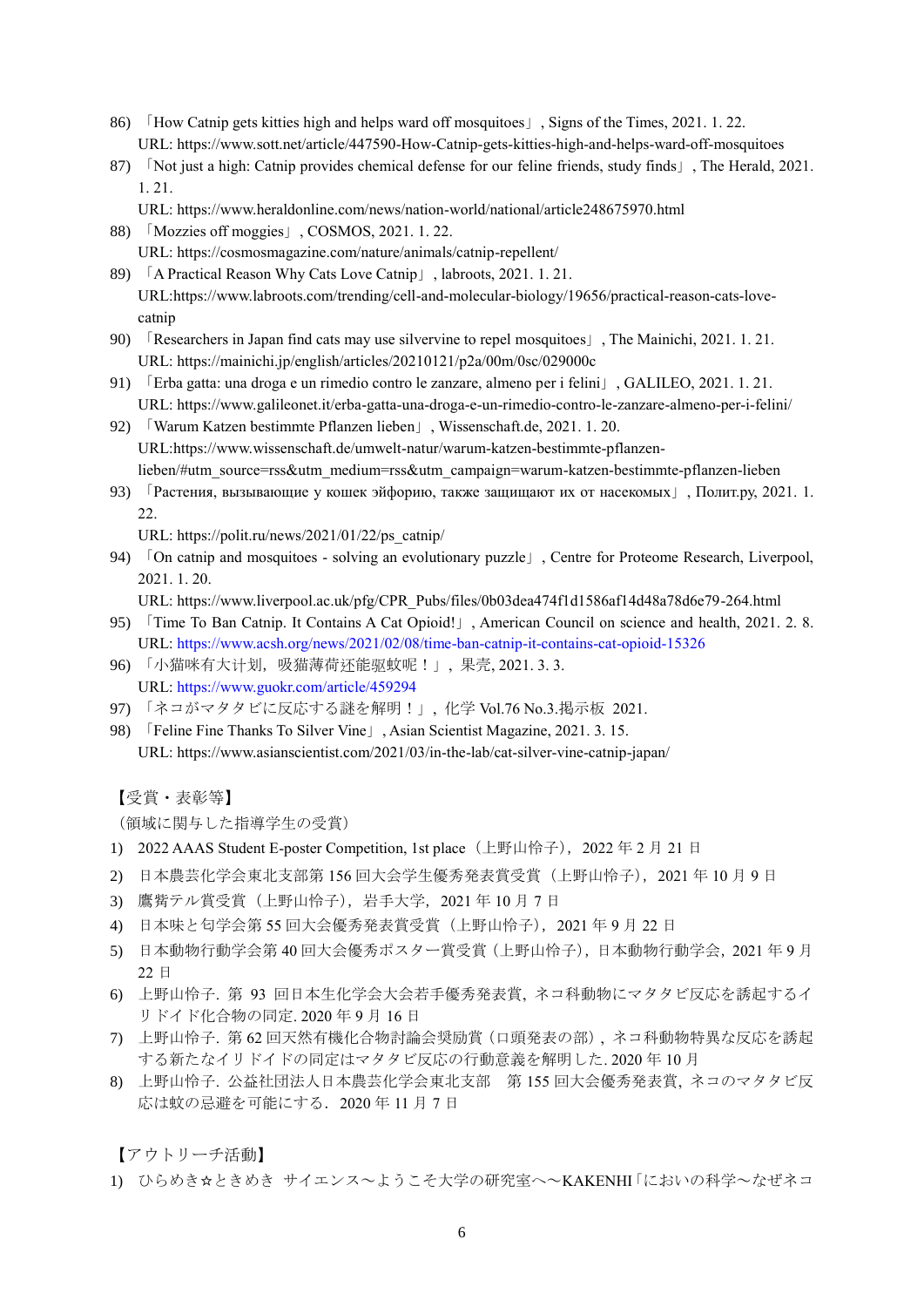はマタタビを大好物とするか考えてみよう~」2021 年 11 月 13 日,小中学生 16 名

- 2) 岩手県立一関第一高等学校 SSH 講演会「日本発,世界へ,ネコのマタタビ反応の研究がもたらし たインパクト」2021 年 8 月 24 日:高校生約 280 名
- 3) 岩手県北上市相去地区交流センターあいさり大学講演,「猫のまたたび反応の謎を解明」2021 年 7 月 8 日:一般市民約 60 名
- 4) ひらめき☆ときめきサイエンス KAKENHI 実施、「あなたの好きなにおいは何ですか? においを 感じる仕組みをネコと一緒に考えてみよう」、小学生(5・6 年生)・中学生 約 20 人参加、科研費 の内容を題材に講義と実験を行った、2021 年 3 月 22 日実施
- 3. 坪井貴司(東京大学大学院総合文化研究科・教授) TSUBOI, Takashi (Professor, The University of Tokyo)

【原著論文, original journal】

- 1) Osuga, Y., Harada, K., \*Tsuboi, T. Identification of a regulatory pathway of L-phenylalanine-induced GLP-1 secretion in the enteroendocrine L cells. *Biochem. Biophys. Res. Commun.* 588, 118-124, 2022.
- 2) Mita, M., Sugawara, S., Harada, K., Ito, M., Takizawa, M., Ishida, K., Ueda, H., Kitaguchi, T., \*Tsuboi, T. Development of red genetically encoded biosensor for visualization of intracellular glucose dynamics. *Cell Chem. Biol.* 29, 98-108.e4, 2022. [Press release]
- 3) Nakamura, T., Nakajima, K., Kobayashi, Y., Itohara, S., Kasahara, T., Tsuboi, T., Kato, T. Functional and behavioral effects of de novo mutations in calcium-related genes in patients with bipolar disorder. *Hum. Mol. Genet.* 30, 1851-1862, 2021. [Press release]
- 4) Nishioka, M., Kazuno, A., Nakamura, T., Sakai, N., Hayama, T., Fujii, K., Matsuo, K., Komori, A., Ishiwata, M., Watanabe, Y., Oka, T., Matoba, N., Kataoka, M., Alkanaq, AN., Hamanaka, K., Tsuboi, T., Sengoku, T., Ogata, K., Iwata, N., Ikeda, M., Matsumoto, N., Kato, T., Takata, A. Systematic analysis of exonic germline and postzygotic de novo mutations in bipolar disorder. *Nat. Commun.* 12, 3750, 2021. [Press release]
- 5) Harada, K., Chihara, T., Hayasaka, Y., Mita, M., Takizawa, M., Ishida, K., Arai, M., Tsuno, S., Matsumoto, M., Ishihara, T., Ueda, H., Kitaguchi, T., \*Tsuboi, T. Green fluorescent protein-based lactate and pyruvate indicators suitable for biochemical assays and live cell imaging. *Sci. Rep.* 10, 19562, 2020. [Press release]
- 6) Cherng, BW., Islam, T., Torigoe, M., Tsuboi, T., \*Okamoto, H. The Dorsal Lateral Habenula-Interpeduncular Nucleus Pathway Is Essential for Left-Right-Dependent Decision Making in Zebrafish. *Cell Rep.* 32, 108143, 2020.
- 7) Nakajyo, K., Chou, MY., Kinoshita, M., Appelbaum, L., Shimazaki, H., Tsuboi, T., \*Okamoto, H. Hunger potentiates the habenular winner pathway for social conflict by orexin-promoted biased alternative splicing of the AMPA receptor gene. *Cell Rep.* 31, 107790, 2020. [Press release]
- 8) Oe, Y., Wang, X., Patriarchi, T., Konno, A., Ozawa, K., Yahagi, K., Hirai, H., Tsuboi, T., Kitaguchi, T., Tian, L., McHugh, TJ., \*Hirase, H. The behavioral paradigm to induce repeated social defeats in zebrafish. *Nat. Commun.* 11, 471, 2020. [Press release]
- 9) Nakamura, T., Harada, K., Kamiya, T., Takizawa, M., Kuppers, J., Nakajima, K., Gutschow, M., Kitaguchi, T., Ohta, K., Kato, T., \*Tsuboi, T. Glutamine-induced signaling pathways via amino acid receptors in enteroendocrine L cell line. *J. Mol. Endocrinol.* 64, 133-143, 2020. [Press release]

- 1) \*坪井貴司. 脳のアナログ的調節とこころとの関係. 日本神経回路学会誌 28 (2), 1-2, 2021.
- 2) 原田一貴, 北口哲也, \*坪井貴司. 蛍光タンパク質を用いた緑色乳酸センサーと緑色ピルビン酸セン サーの開発. 比較内分泌学 47(172), e0007, 2021.
- 3) Mita, M., Wongso, D., Ueda, H., Tsuboi, T., \*Kitaguchi, T. Development of a single fluorescent protein-based green glucose indicator by semirational molecular design and molecular evolution, In Live Cell Imaging, Methods and Protocols. Editors, Sung-Bae Kim, *Methods Mol. Biol.* 2274, 89-100, 2021.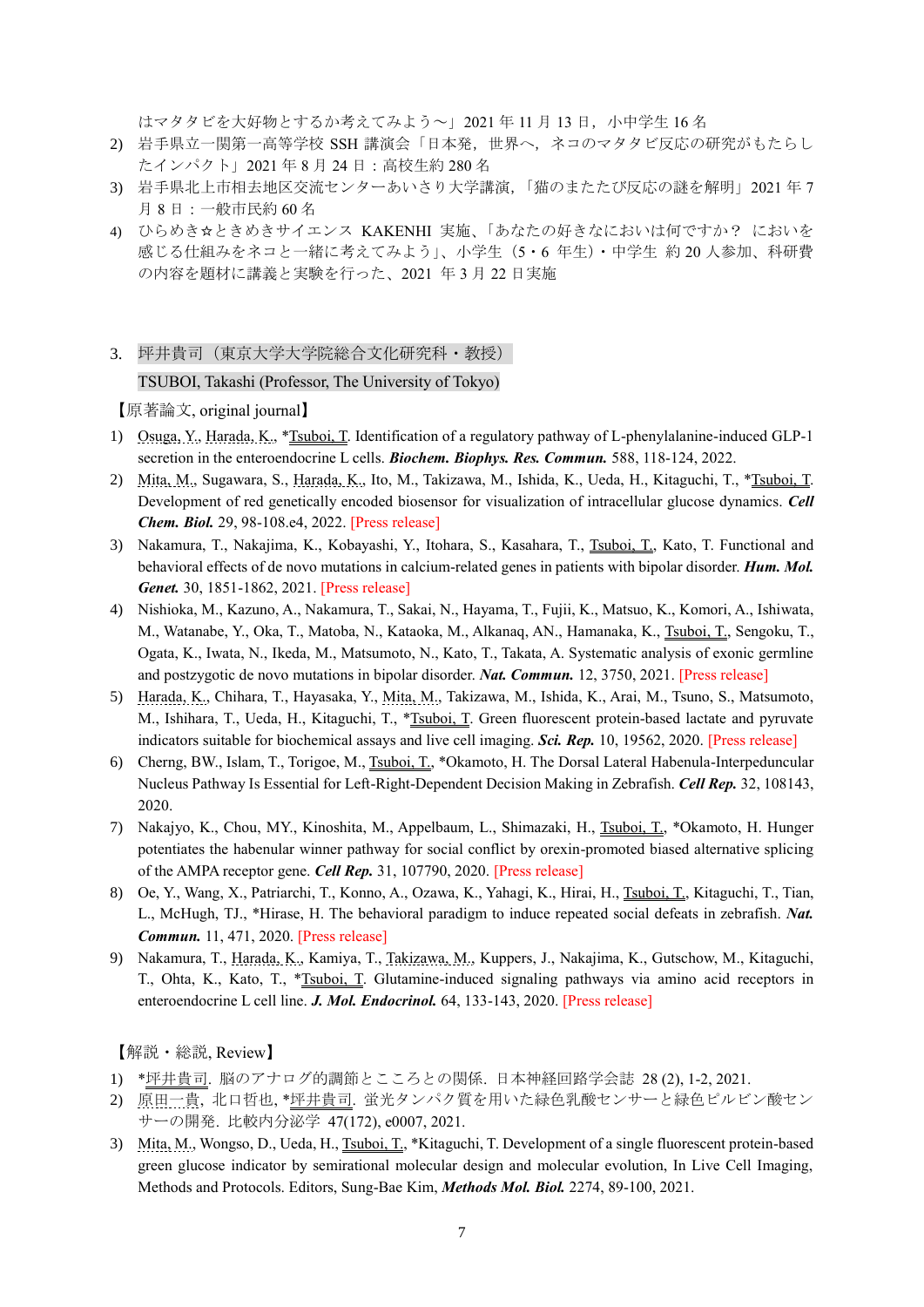4) 原田一貴, 伊藤幹, 中村匠, 神谷泰智, \*坪井貴司. 生細胞イメージングによる小腸内分泌 L 細胞か らのグルカゴン様ペプチド-1 分泌制御機構の解明. 比較内分泌学誌 46(171), 101-107, 2020.

## 【著書】

1) \*坪井貴司. 休み時間の細胞生物学, 講談社, 2022.

### 【招待講演・基調講演】

国内:

- 1) \*坪井貴司. 腸内細菌叢と消化管内分泌細胞との機能連関. 第 74 回日本自律神経学会総会. オンラ イン, 10 月, 2021.(招待講演)
- 2) \*坪井貴司. 腸内細菌叢と消化管内分泌細胞との機能連関. 日本化学会第 101 春季大会(2021), オ ンライン, 3 月, 2021.(招待講演)

【特許等の出願状況】

- 1) 坪井貴司, 北口哲也, 新井敏, 上田宏. リガンド蛍光センサータンパク質とその使用. 国立大学法 人東京大学. 特許第 6885595 号, 登録 2021 年 5 月 17 日. 国内
- 2) 坪井貴司, 北口哲也, 新井敏, 上田宏. リガンド蛍光センサータンパク質とその使用(分割出願). 国立大学法人東京大学. 特許 2021-078621, 登録 2021 年 5 月 17 日. 国内
- 3) 坪井貴司, 北口哲也. 赤色蛍光タンパク質グルコースセンサー(Fluorescent protein-based red glucose sensor). 国立大学法人東京大学. 特願番号(米国仮出願)63/187492, 出願 2021 年 5 月 12 日. 国外

【報道記事】

- 1) 「赤色蛍光タンパク質型グルコースセンサーの開発」, 東京大学 UTokyoFOCUS Web 版, 2021 年 7 月 1 日 URL: https://www.u-tokyo.ac.jp/focus/ja/press/z0109\_00005.html
- 2) 「細胞内の乳酸やピルビン酸を可視化する方法確立 協同乳業、東大など共同研究」, 農業協同組 合新聞 Web 版, 2020 年 11 月 17 日 URL: https://www.jacom.or.jp/saibai/news/2020/11/201117-47772.php
- 3) 「緑色蛍光タンパク質型乳酸センサーとピルビン酸センサーの開発」, 東京大学 UTokyoFOCUS Web 版, 2020 年 11 月 13 日 URL: https://www.u-tokyo.ac.jp/focus/ja/press/z0109\_00460.html
- 4) 「協同乳業、東京大学、東京工業大学等の共同研究 緑色蛍光タンパク質型乳酸センサーとピルビ ン酸センサーの開発に成功」, 協同乳業株式会社 HP URL: https://www.meito.co.jp/news/20201113.html
- 5) 「東大ら,乳酸とピルビン酸蛍光センサーを開発」, OPTRONICS ONLINE URL: http://optronics-media.com/news/20201116/70004/
- 6) 「細胞内の乳酸やピルビン酸を可視化する方法確立 協同乳業、東大など共同研究」, 農業協同組 合新聞 HP

URL: https://www.jacom.or.jp/saibai/news/2020/11/201117-47772.php

7) 「腹が減っては戦に負けぬ-空腹の魚が闘争に敗北しにくくなる神経メカニズムを解明-」, 理化 学研究所 HP

URL: https://www.riken.jp/press/2020/20200624\_1/index.html

8) 「"ハングリー精神"魚で証明「空腹で粘り強くなる」」, テレビ朝日 HP URL: https://news.tv-asahi.co.jp/news\_society/articles/000186978.html

【受賞・表彰等】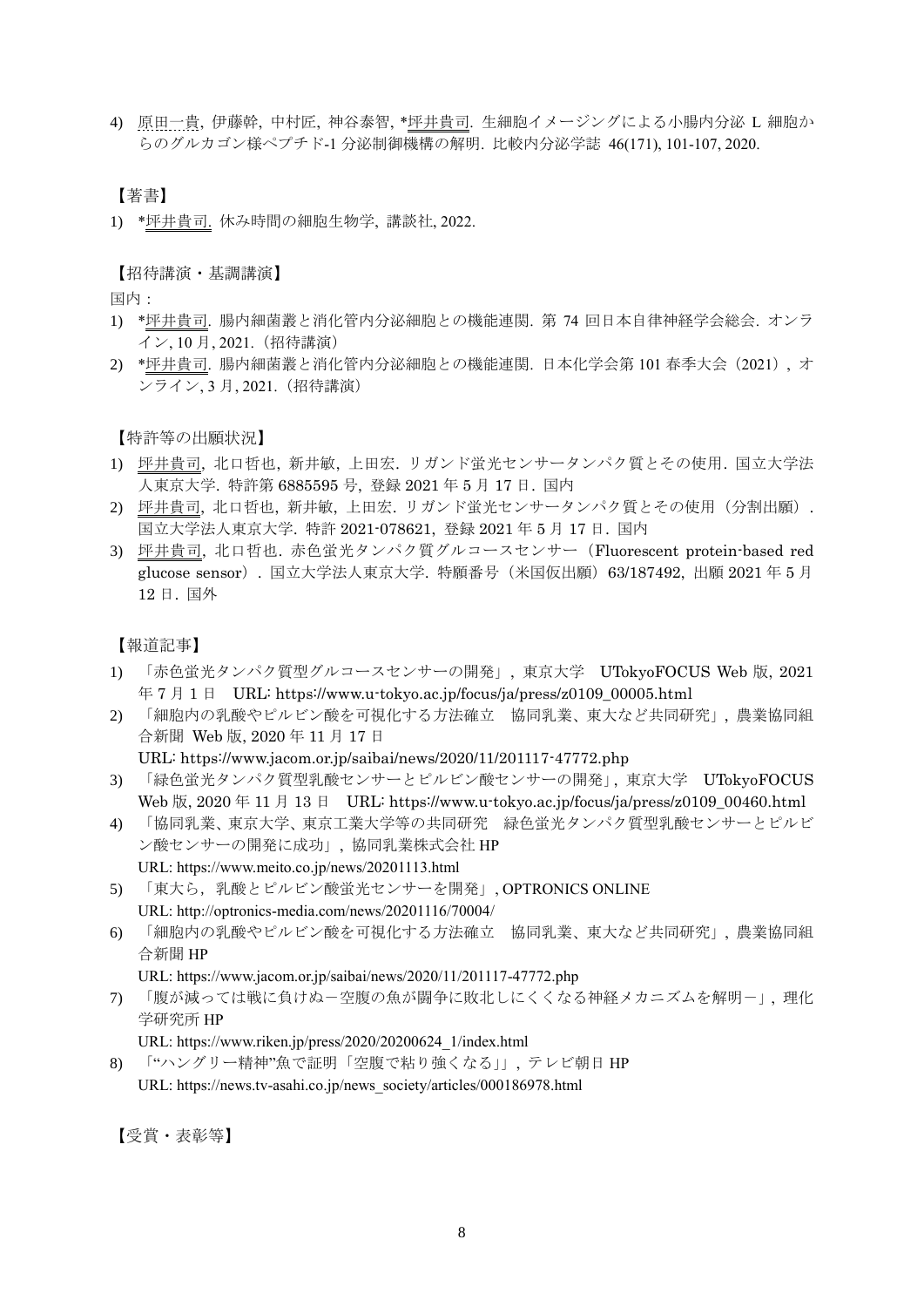【アウトリーチ活動】

- 1) 東京都生物教育研究会 令和3年度(2021 年度)1・2支部講演会(都立小山台高等学校(オン ライン開催) 2021 年 6 月 26 日)にて、高校の生物教員(約 40 名)に対して、「腸脳力!~最強 の体内物質がヒトを変える~」と題した講義を行い、関連領域の紹介を行った。
- 2) お茶の水女子大学ヒューマンライフイノベーション研究所主催(お茶の水女子大学(オンライン講 義) 2021 年 1 月 8 日) にて、高校生、在校生および保護者(約 200 名) に対して、「腸脳力」と 題した講義を行い、関連領域の紹介を行った。
- 3) 東京大学教養学部主催「高校生と大学生のための金曜特別講座」(東京大学駒場キャンパス(オン ライン講義)2020 年 5 月 15 日)にて、中高生、教員および保護者(約 3000 名)に対して、「腸 脳力!~最強の体内物質がヒトを変える~」と題した講義を行い、関連領域の紹介を行った。
- 4) 東京大学「高校生と大学生のための金曜特別講座」(東京, 2020 年 5 月 15 日)に、中高生(3260 名) に対して「腸脳力!~最強の体内物質がヒトを変える~」と題した、消化管による化学物質センシ ングによる消化管ホルモン分泌に関するセミナーを行い、研究紹介を行った。
- 5) 北里大学理学部生物科学科の研究紹介セミナー (神奈川, 2020 年 9 月 30 日) に、学部 3 年生 (約 100名)に対して「生命科学講座」を行い、研究紹介を行った。
- 6) お茶の水女子大学ヒューマンライフイノベーションセミナー (東京, 2021年1月18日)に、中学 生から教員(約100名)に対して「腸脳力!~最強の体内物質がヒトを変える~」と題した、消化 管による化学物質センシングによる消化管ホルモン分泌に関するセミナーを行い、研究紹介を行 った。
- 4. 清川泰志(東京大学大学院農学生命科学研究科・准教授)

#### KIYOKAWA, Yasushi (Assistant Professor, The University of Tokyo)

【原著論文, original journal】

- 1) Zhang, X., \*Kiyokawa, Y., Takeuchi, Y. Mapping of c-Fos expression in the medial amygdala following social buffering in male rats. *Behav. Brain Res*. 422, 113746, doi: 10.1016/j.bbr.2022.113746, 2022.
- 2) \*Kiyokawa, Y., Tanikawa, T., Ootaki, M., Parsons, M. Social distancing measures differentially affected rats in North America and Tokyo. *J. Pest Sci*. 95, 79-86, doi: 10.1007/s10340-021-01405-z, 2022.
- 3) Kogo, H., Maeda, N., \*Kiyokawa, Y., Takeuchi, Y. Rats do not consider all unfamiliar strains to be equivalent. *Behav. Processes*. 190, 104457, doi: 10.1016/j.beproc.2021.104457, 2021.
- 4) \*Kiyokawa, Y., Koizumi, R., Yamada, R., Hijikata, M., Kimura, G., Tanaka, K.D., Takeuchi, Y., Tanikawa, T. Records of rat control campaigns in a food market with the largest seafood trading volume worldwide. *Urban Ecosyst.* 24, 1011-1021, doi: 10.1007/s11252-021-01095-6, 2021.
- 5) Koizumi, R., \*Kiyokawa, Y., Tanaka, K.D., Kimura, G., Tanikawa, T., Takeuchi, Y. Existence of wild brown rats (*Rattus norvegicus*) that are indifferent to novel objects. *J Vet. Med. Sci.* 83, 78-83, doi: 10.1292/jvms.20- 0568, 2021.

- 1) \*清川泰志. 新型コロナウイルス感染症対策がねずみに与えた影響. ねずみ情報, 84, 1-4, 2021.
- 2) \*Kiyokawa, Y. Did COVID-19 affect rodents in your country? FAOPMA Magazine, 2021 January, 46-48, 2021.
- 3) \*清川泰志. 新型コロナウイルス感染症対策がねずみに与えた影響. Pest Control Tokyo, 81, 73-76, 2021.
- 4) 大瀧真門, \*清川泰志. 土地ごとにドブネズミの警戒心が異なる仕組み〜生育環境と性格の関連に ついての研究紹介〜. ねずみ情報, 82, 8-13, 2020.
- 5) Fendt, M., Parsons, M.H., Apfelbach, R., Carthey, A.J.R., Dickman, C.R., Endres, T., Frank, A.S.K., Heinz, D.E., Jones, M.E., Kiyokawa, Y., Kreutzmann, J.C., Roelofs, K., Schneider, M., Sulger, J., Wotjak, C.T., Blumstein, D.T. Context and trade-offs characterize real-world threat detection systems: A review and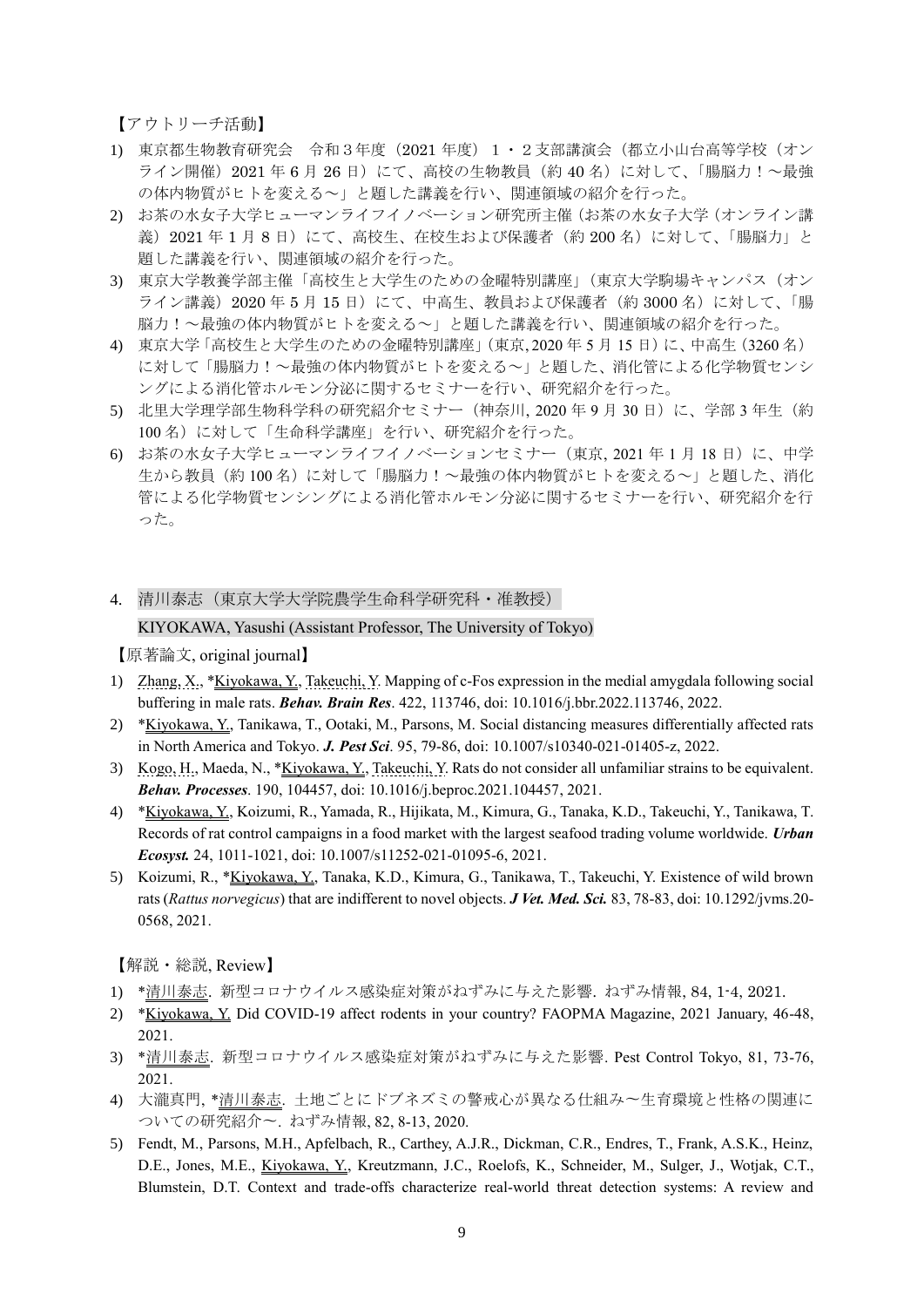comprehensive framework to improve research practice and resolve the translational crisis. *Neurosci. Biobehav. Rev.* 115, 25-33, doi: 10.1016/j.neubiorev.2020.05.002, 2020.

## 【著書】

1) \*清川泰志. 田舎のネズミと街のネズミ, 津田良夫, 安居院宣昭, 谷川力, 夏秋優, 林利彦, 平林公 男, 山内健生編, 衛生動物の事典, 朝倉出版社, pp.192-193, 2020.

【招待講演・基調講演】

【特許等の出願状況】

【報道記事】

- 1) 「全国の住宅街ねずみ目撃相次ぐ」, ニュース シブ 5 時, NHK, 2020. 05. 07.
- 2) 「"ねずみ"が日中住宅街に 飲食店の営業自粛などで行動変化?」, NEWS WEB, NHK
- URL: https://www3.nhk.or.jp/news/html/20200507/k10012420271000.html
- 3) 「コロナ自粛 動物に異変」, 毎日新聞, 2020. 05. 12.

【受賞・表彰等】

【アウトリーチ活動】

5. 廣田順二(東京工業大学生命理工学院・教授)

### HIROTA, Junji (Professor, Tokyo Institute of Technology)

【原著論文, original journal】

- 1) Enomoto, T., Wakui, K., \*Hirota, J. Bcl11b is required for proper odorant receptor expression in the mouse septal organ. *Cell Tissue Res.* 384(3), 643-653, doi: 10.1007/s00441-021-03444-5, 2021.
- 2) \*Ohmoto, M., Kitamoto, S., \*Hirota, J. Expression of Eya1 in mouse taste buds. *Cell Tissue Res.* Online ahead of print, doi: 10.1007/s00441-020-03311-9, 2020.
- 3) Iwata, T., Tomeoka, S., \**Hirota, J.* A class I odorant receptor enhancer shares a functional motif with class II enhancers. *Sci.Rep.* 11:510, doi: 10.1038/s41598-020-79980-x, 2021.
- 4) Enomoto, T., Wakui, K., \*Hirota, J. Bcl11b is required for proper odorant receptor expression in the mouse septal organ. *Cell Tissue Res.* in press, 2020.

【解説・総説, Review】

【著書】

1) \*廣田 順二(分担). 嗅覚受容体のクラス選択と遺伝子発現機構の分子メカニズム, 「においのセ ンシング、分析とその可視化、数値化」 技術情報協会, pp.17-25, ISBN 978-4-86104-810-4, 2020.

【招待講演・基調講演(国内・国際)】

国内:

1) 廣田順二, 体を外敵から守る化学感覚細胞のマスター因子を同定, 第 11 回 CSJ 化学フェスタ, コ ロナに負けるな!ウイルス・疾患と戦う化学感覚, 嗅覚シンポジウム, オンライン 10 月, 2021.(招 待講演)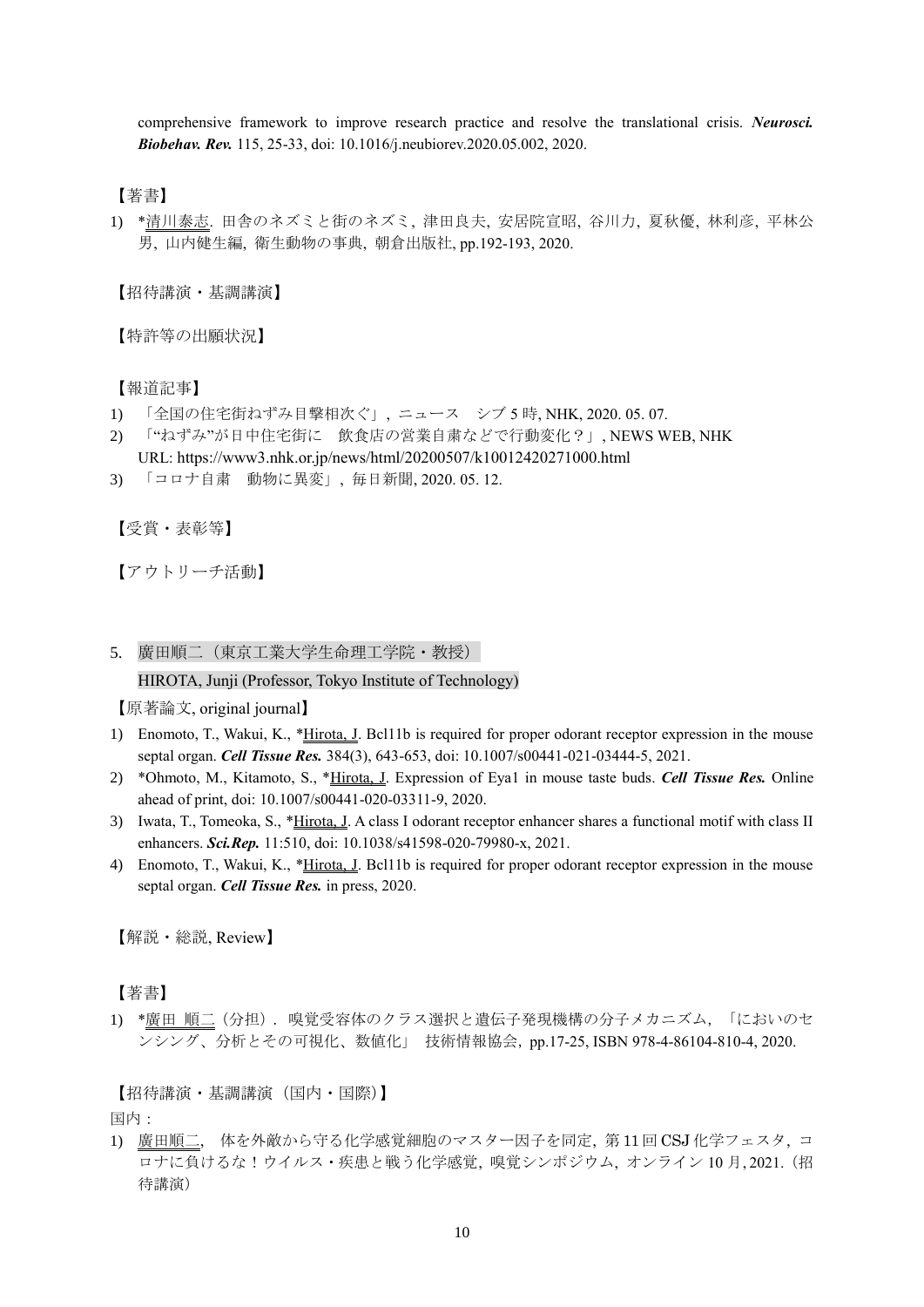2) 廣田順二. 嗅覚受容体クラス選択と嗅覚行動, 日本味と匂学会第 54回大会, 嗅覚シンポジウム. オ ンライン, 10 月, 2020.(招待講演)

【特許等の出願状況】

【報道記事】

1) 「遺伝子研究から、嗅覚の謎を解き明かす〜廣田 順二・東京工業大学生命理工学院 生命理工学系 准教授」Top Researcher, 2020 年 4 月 7 日 URL: https://top-researchers.com/?p=3762

【受賞・表彰等】

【アウトリーチ活動】

6. 木谷茂(大阪大学生物工学国際交流センター・准教授)

KITANI, Shigeru (Associate Professor, Osaka University)

【原著論文, original journal】

- 1) Matsui, M., Kawakami, S., Hamamoto, D., Nohara, S., Sunada, R., Panbangred, W., Igarashi, Y., Nihira, T., Kitani, S. Activation of cryptic milbemycin A<sup>4</sup> production in *Streptomyces* sp. BB47 by the introduction of a functional *bldA* gene. *J. Gen. Appl. Microbiol.* 67, 240-247, doi: 10.2323/jgam.2021.04.001, 2021.
- 2) Okazawa, A., Samejima, H., Kitani, S., Sugimoto, Y., Ohta, D. Germination stimulatory activity of bacterial butenolide hormones from *Streptomyces albus* J1074 on seeds of the root parasitic weed *Orobanche minor*. *J. Pestic. Sci.* 46, 242-247. doi: 10.1584/jpestics.D21-014, 2021.
- 3) Yoshioka, T., Igarashi, Y., Namba, T., Ueda, S., Pait, I.G.U., Nihira, T., Kitani, S. Lavencidin, a polyene macrolide antibiotic from *Streptomyces lavendulae* FRI-5. *J Antibiot (Tokyo)*. in press. doi: 10.1038/s41429- 020-00404-z. 2021.

【解説・総説, Review】

【著書】

【招待講演・基調講演】

国内:

1) 木谷茂. 微生物代謝覚醒工学による休眠化合物の発掘と非天然型物質の創製. 新化学技術推進協会 -<br>ライフサイエンス技術部会反応分科会. オンライン, 1 月, 2021. (招待講演)

【特許等の出願状況】

【報道記事】

【受賞・表彰等】

【アウトリーチ活動】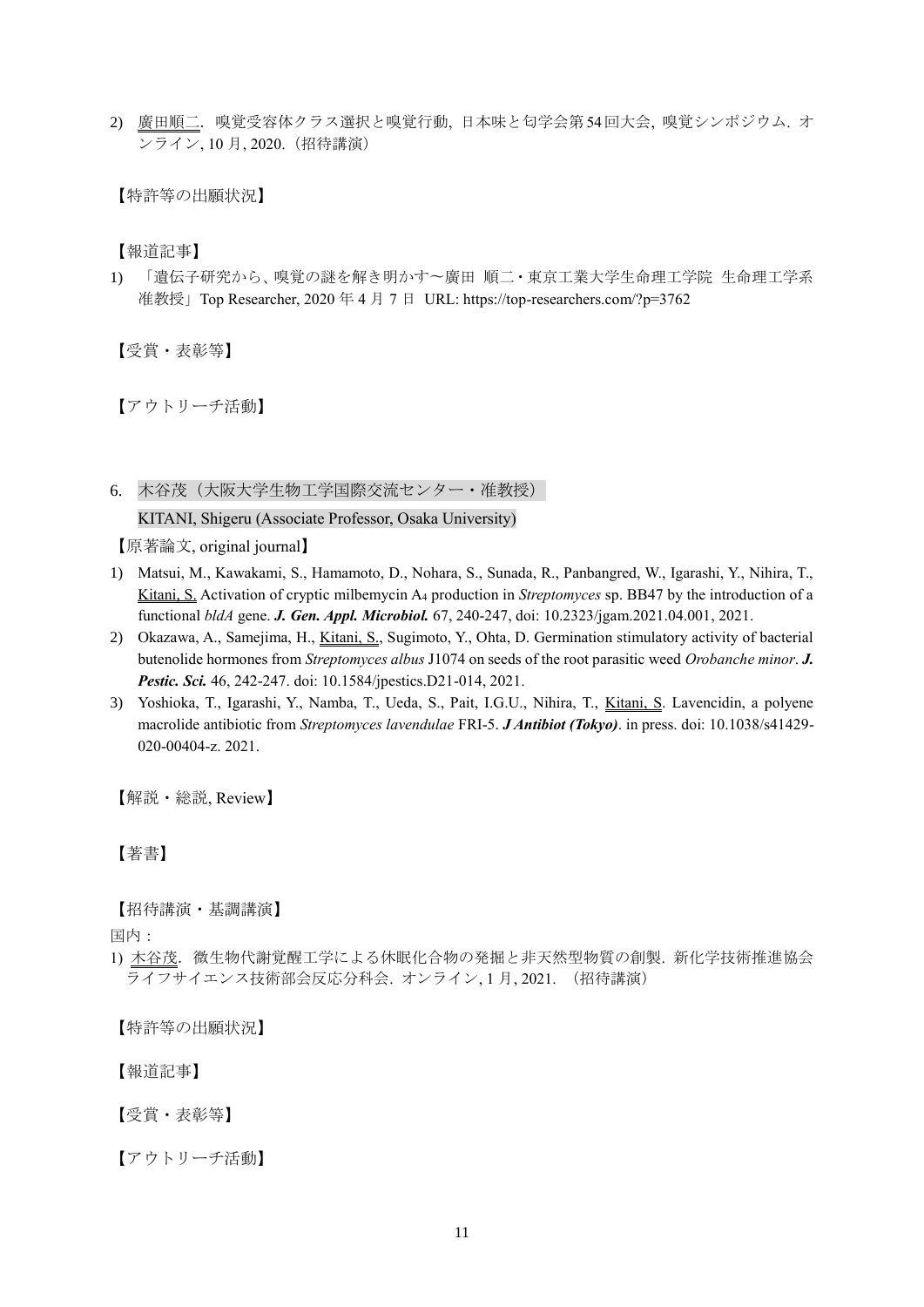7. 櫻谷英治(徳島大学大学院社会産業理工学研究部・教授) SAKURADANI, Eiji (Professor, Tokushima University)

【原著論文, original journal】

- 1) Murakawa, N., Sakamoto, T., Kanoh, M., Park, S.-B., Kishino, S., Ogawa, J., \*Sakuradani, E. Microbial production of hydroxy fatty acids utilizing crude glycerol. *Biocatal. Agric. Biotechnol.* 39, 102286, doi: 10.1016/j.bcab.2022.102286, 2022.
- 2) Sakamoto, T., Kamegawa, Y., Kurita, C., Kanoh, M., Murakawa, N., \*Sakuradani, E. Efficient production of biolipids by crude glycerol-assimilating fungi. *Bioresour. Technol. Rep.* 16, 100861, doi: 10.1016/j.biteb.2021.100861, 2021.
- 3) Mo, B.K.H., Ando, A., Nakatsuji, R., Okuda, T., Takemoto, Y., Ikemoto, H., Kikukawa, H., Sakamoto, T., Sakuradani, E., \* Ogawa, J. Characterization of ω3 fatty acid desaturases from oomycetes and their application toward eicosapentaenoic acid production in *Mortierella alpina*. *Biosci. Biotechnol. Biochem.* doi: 10.1093/bbb/zbaa123, 2021

【解説・総説, Review】

【著書】

【招待講演・基調講演】

【特許等の出願状況】

【報道記事】

【受賞・表彰等】

【アウトリーチ活動】

8. 甲斐建次(大阪府立大学大学院生命環境科学研究科・准教授)

KAI, Kenji (Associate Professor, Osaka Prefecture University)

【原著論文, original journal】

1) Murata, K., Suenaga, M., \*Kai K. Genome mining discovery of protegenins A-D, bacterial polyynes involved in the antioomycete and biocontrol activities of *Pseudomonas protegens*. *ACS Chem. Biol.* in press, doi: 10.1021/acschembio.1c00276, 2021.

【解説・総説, Review】

【著書】

【招待講演・基調講演】

国内:

1) 甲斐建次.微生物が繰り広げる多次元ケミカルコミュニケーション.日本農薬学会第 47 回大会.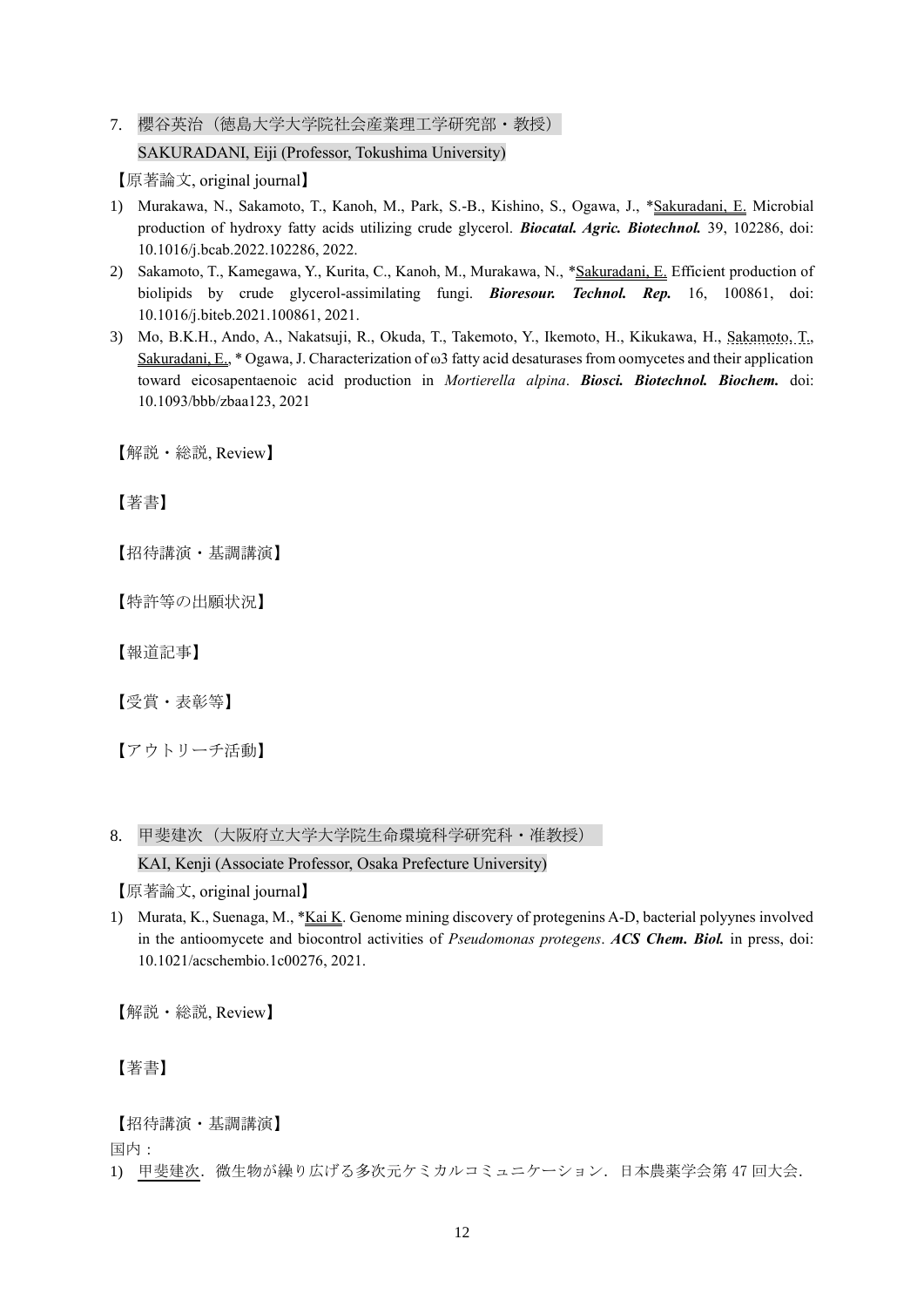未来開拓シンポジウムー新次元の構築に向けてー. 2022年3月9日.

2) 甲斐建次.不安定なため長い時間見落とされてきた細菌ポリイン類.日本農芸化学会 2022 年度大 会シンポジウム.2022 年 3 月 18 日.

【特許等の出願状況】

【報道記事】

【受賞・表彰等】

【アウトリーチ活動】

# 9. 有村源一郎(東京理科大学先進工学部生命システム工学科・教授) ARIMURA, Gen-ichiro (Professor, Tokyo University of Science)

【原著論文, original journal】

- 1) Onosato, H., Fujimoto, G., Higami, T., Sakamoto, T., Yamada, A., Suzuki, T., Ozawa, R., Matsunaga, S., Seki, M., Ueda, M., Sako, K., Galis, I., Arimura, G. (2022) Sustained defense response via volatile signaling and its epigenetic transcriptional regulation. *Plant Physiol.* in press.
- 2) Shimizu, K., Suzuki, H., Uemura T., Nozawa, A., Desaki, Y., Hoshino, R., Yoshida, A., Abe, H., Nishiyama, M., Nishiyama, C., Sawasaki, T., \*Arimura, G. Immune gene activation by NPR and TGA transcriptional regulators in the model monocot *Brachypodium distachyon*. *Plant J.* in press.
- 3) Morita, M., Yamasaki, Y., Shinya, T., Galis, I., \*Arimura, G. Phytohormone elicitation in maize by oral secretions of specialist *Mythimna separata* and generalist *Spodoptera litura*. *J. Plant Interact.* 16, 587-590, [doi: 10.1080/17429145.2021.2006334,](https://doi.org/10.1080/17429145.2021.2006334) 2021
- 4) Yamasaki, Y., Sumioka, H., Takiguchi, M., Uemura, T., Kihara, Y., Shinya, T., Galis, I. \*Arimura, G. Phytohormone-dependent plant defense signaling orchestrated by oral bacteria of the herbivore *Spodoptera litura*. *New Phytol.* 231, 2029-2038, doi: 10.1111/nph.17444, 2021. [Press release]
- 5) Tsuzuki, C., Hachisu, M., Iwabe, R., Nakayama, Y., Nonaga, Y., Sukegawa, S., Horito, S., \*Arimura, G. An amino acid ester of menthol elicits defense responses in plants. *Plant Mol. Biol.* in press, doi: 10.1007/s11103- 021-01150-y. [Press release]
- 6) Uemura, T., Hachisu, M., Desaki, Y., Ito, A., Hoshino, R., Sano, Y., Nozawa, A., Mujiono, K., Galis, I., Yoshida, A., Nemoto, K., Miura, S., Nishiyama, M., Nishiyama, C., Horito, S., Sawasaki, T., \*Arimura, G. Soy and Arabidopsis receptor-like kinases respond to polysaccharide signals from *Spodoptera* species and mediate herbivore resistance. *Commun. Biol.* 3, 224, doi: 10.1038/s42003-020-0959-4, 2020. [Press release]

- 1) \*Arimura, G. Making sense of the way plants sense herbivores. *Trends Plant Sci.* 26, 288-298, doi: 10.1016/j.tplants.2020.11.001, 2021. [Press release]
- 2) \*有村源一郎. 植物の香りは生物の免疫活性化剤. 和歌香通信 2, 14-15, 2020.
- 3) \*有村源一郎. 植物の害虫エリシター認識システムの解明と産業利用イノベーション. バイオサイ エンスとインダストリー 78, 490-491, 2020.
- 4) \*有村源一郎. キャンディミントはタバコカスミカメの食欲を倍増させる. 現代農業 884, 208-209, 2020.
- 5) \*有村源一郎, 宮永正斗, 八須匡和. 植物香気成分とテルペン誘導体の免疫活性化機能. *Bio Industry*  37, 10-16, 2020.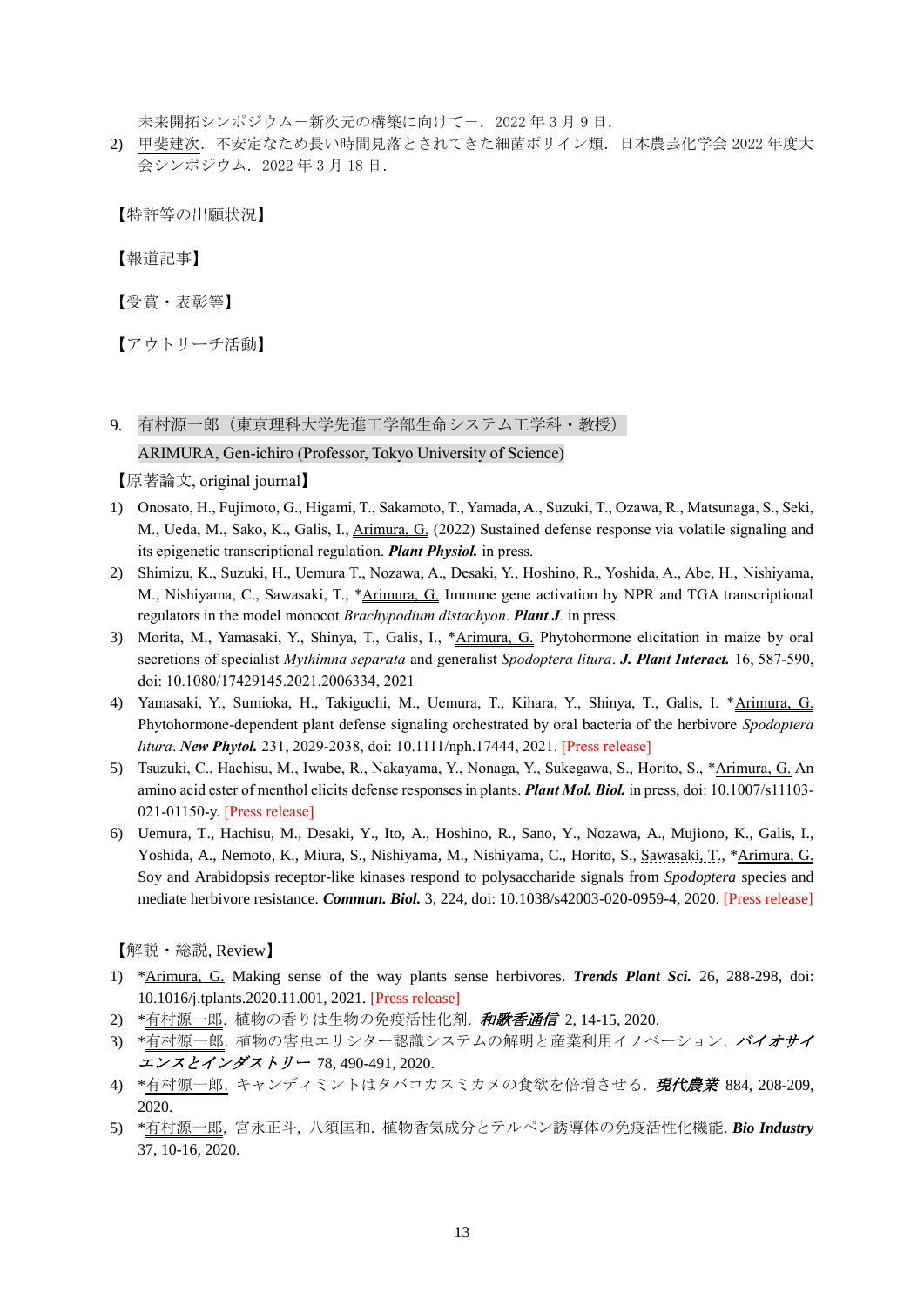# 【著書】

【招待講演・基調講演】

国際:

1) \*Arimura, G. Macro- and micro-perspective of signal transduction for trade-off between plants and insects, Tsukuba Conference 2021, on line, 2021.09.24. (招待講演)

国内:

- 1) \*有村源一郎. 害虫の唾液因子によって調節される植物の防御応答システム. オンライン開催, 第 63 回日本植物生理学会, 3 月, 2022. (招待講演)
- 2) \*有村源一郎. 植物の害虫抵抗性機構. オンライン開催, 生物刺激制御研究会, 9 月, 2021. (招待講演)

【特許等の出願状況】

【報道記事】

- 1) 「植食者の唾液中に共生する微生物が、被食者である植物の防御応答を調節~植物と 害虫の多様な相互作用メカニズムの一端が明らかに~」, 東京理科大学 HP URL: https://www.tus.ac.jp/today/archive/20210527\_0913.html
- 2) 「ミントに含まれるメントールをアミノ酸で修飾した誘導体が、植物の免疫力を高め ることを発見~植物工場や園芸農場向けの安心・安全な免疫活性化剤としての利用を 期待~」, 東京理科大学 HP

URL: [https://www.tus.ac.jp/today/archive/20210428\\_0102.html](https://www.tus.ac.jp/today/archive/20210428_0102.html)

- 3) 「害虫ハスモンヨトウの唾液成分 植物の免疫力を弱くする作用」, 日本農業新聞, 2021.07.08.
- 4) 「メントールから免疫活性化剤を開発 安心で安全な農作物栽培に利用可能」, JSTnews, 2021.07.
- 5) Is plant 'intelligence' just a human fantasy? Gizmodo, 2020.06.30 URL: https://gizmodo.com/is-plant-intelligence-just-a-human-fantasy-1844217825
- 6) 他 55(別紙参照)

【受賞・表彰等】

1) 2021 年度長瀬研究振興賞、植物の臭覚システムと免疫活性化機能の解明、長瀬科学技術振興財団、 2021.04

【アウトリーチ活動】

- 1) 東京理科大学 GUIDE BOOK 2021 に、SDGs に貢献する研究として紹介された。
- 10. 清家泰介(大阪大学大学院情報科学研究科・助教)

SEIKE, Taisuke (Assistant Professor, Osaka University)

【原著論文, original journal】

1) \*Seike, T., Sakata, N., Shimoda, C., Niki, H., Furusawa, C. The sixth transmembrane region of a pheromone G-protein coupled receptor, Map3, is implicated in discrimination of closely related pheromones in *Schizosaccharomyces pombe*. *Genetics* 219, iyab150, doi: 10.1093/genetics/iyab150, 2021.